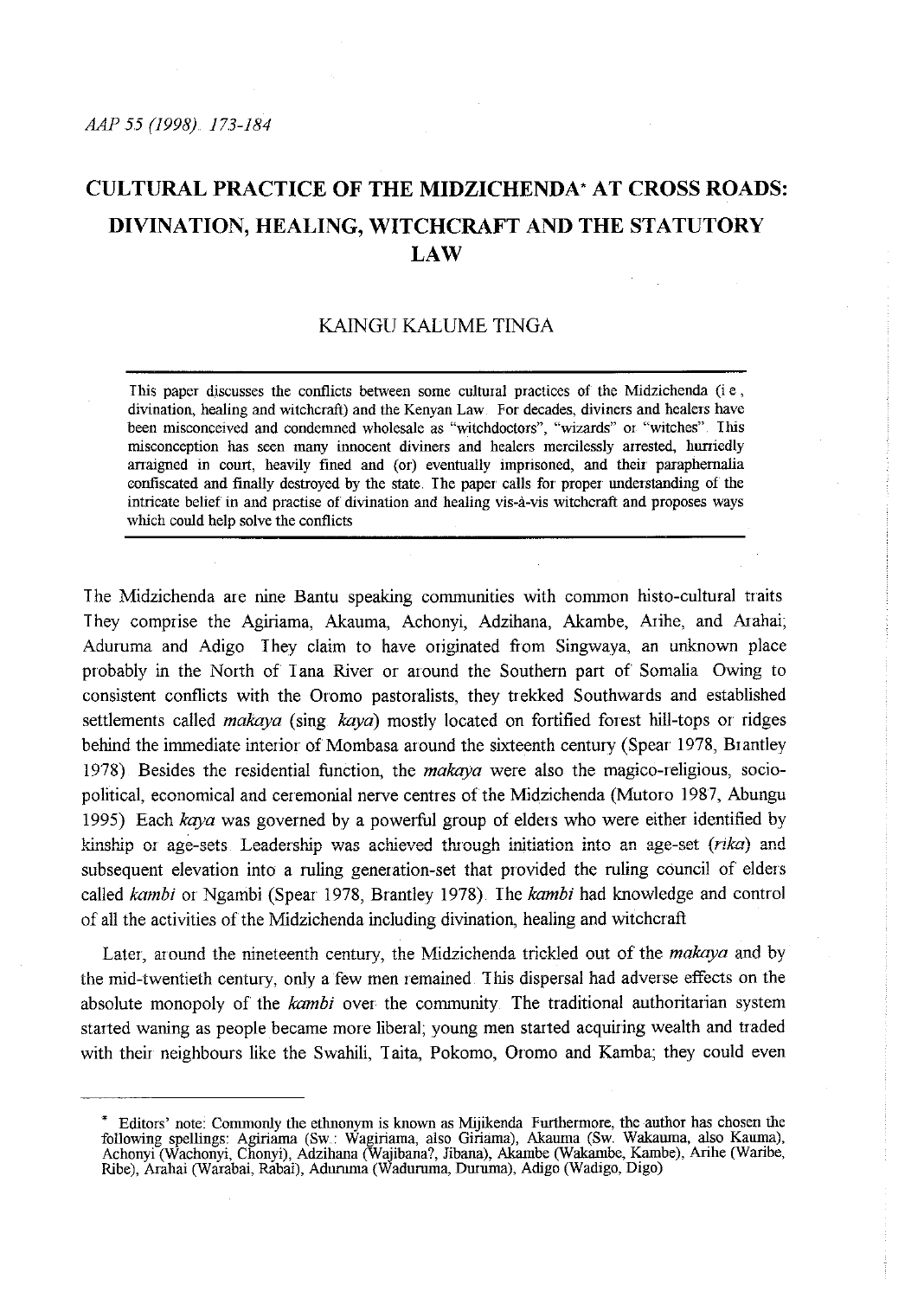decide who to dispense justice for them It was not, therefore, easy for the scattered powerless *Kambi* to control the socio-economic and political behaviour of the community

Consequently, there developed among the Midzichenda community a laissez-faire situation whose effects were worrying to the conservative elders and unwelcome to the economically unproductive populace; this tendency gave birth to socio-economic-jealousy As the jealousy permeated deeper into the social fabric, the practise of and belief in witchcraft became more common As this situation worsened, the community sought protection and control through traditional mediums (i e. divination and healing) Lastly, the *kaya* system was revisited aggrieved parties sought for justice from the *kaya* elders who administered oaths as a form of identification of the wrongdoers and as justice to the complainants

The escalation of the fear of and belief in witchcraft alarmed and prompted the colonial government to enact a law aimed at discrediting and removing witchcraft from the Midzichenda community However, the colonial law ended up implicating diviners and healers as "witchdoctors" and therefore potential "wizards" and "witches" practising "witchcraft"

Over the years, this delicate issue has taken an extremely sad dimension In most cases, the real culprits go scot-fiee while innocent diviners and healers end up in the gallows, their paraphernalia confiscated and then destroyed by the state. Frustrated and disparate for justice, many witchcraft victims or their relatives resort to administering their own justice by taking the law into their own hands: torturing alleged wizards or witches, burning their houses and even lynching suspect atsai What, then, should be done in order to solve this conflict?

This paper analyses what the Midzichenda community perceive as divination, healing and witchcraft; how they control witchcraft and what the government policy is concerning this volatile issue *The* paper proposes possible solutions that will harmonise the Midzichenda community and the Kenya government, and the country at large as regards witchcraft

#### **Divination, Healing and Witchcraft: Explanations**

# **Sources of Illness**

The Midzichenda believe in a supreme God, *Mulungu,* as the creator of Heaven and Earth, who lives in Heaven, *Mulunguni They* also believe in the spirits of their departed ancestors, *k'oma,* as a medium of comnmnication with God The *k'oma* are not deities but the Midzichenda strive to appease them that misfortunes may not befall the relatives who are still living (Champion 1967) They make memorial shrines of grave posts known as *k'oma* or *misala ya k'oma* for the late uninitiated members of the community and *vigango* (sing *kigango* ), decorated memorial posts for the initiated senior male ancestors Both the *misala ya k 'oma* and *vigango* are collectively called *k 'oma* The Midzichenda quite often appease the *k 'oma* by paying libation in front of the ancestral shrines Usually, when paying libation the opening prayers start thus: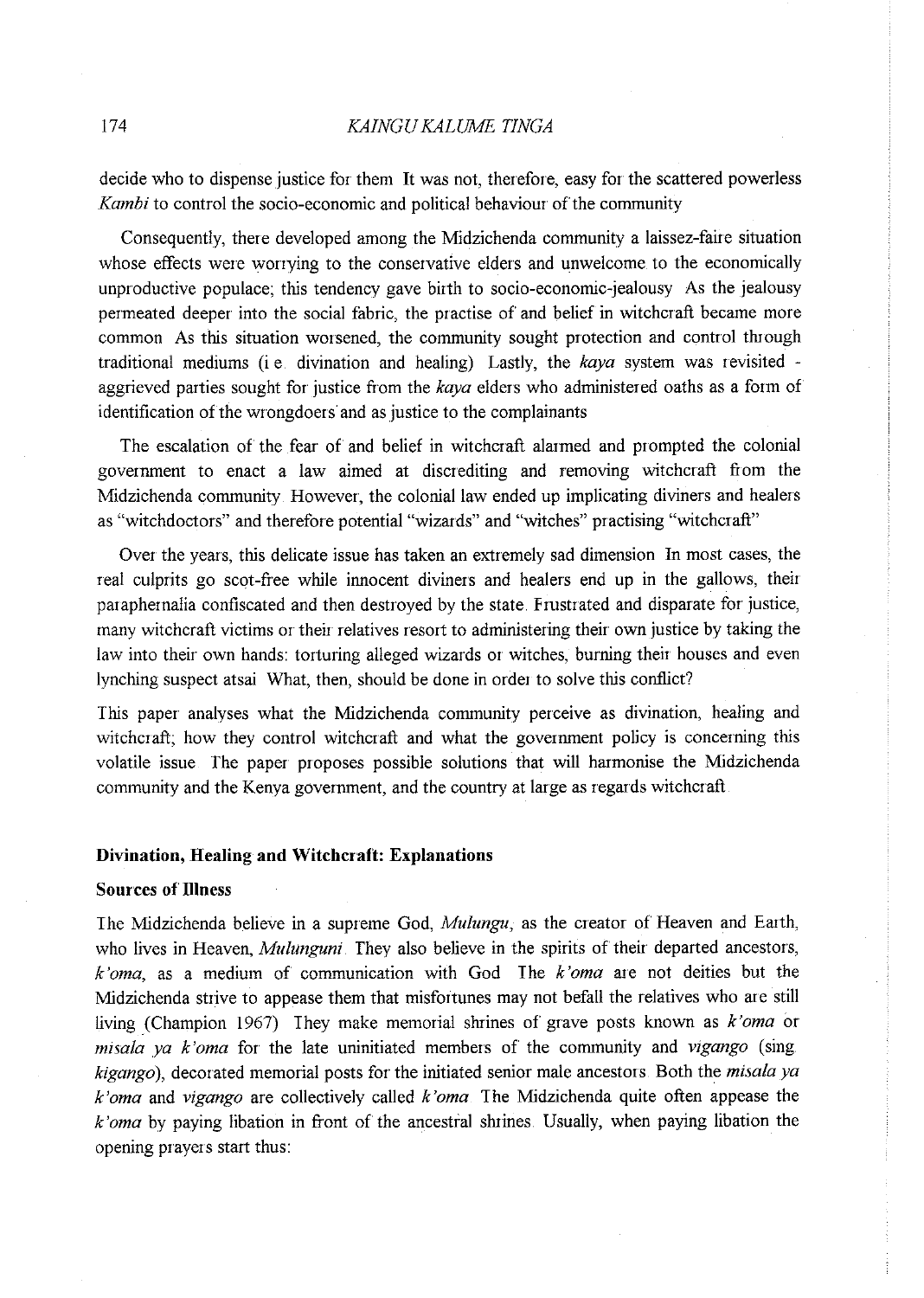#### *CULIURALPRACIICE OF IHEMIDZILriENDA*

*K'oma tsi, Mulungu dzulu, Enwi k'oma zosi za mashehe na masharifu, funavoya vidzo navidze, vii vishuke na k'anda* 

0 you earthly spirits, (and) heavenly God, All you great spirits of Sheikhs and Sheriffs, We seek the good things, (and) let them come, (and) the bad things be at bay

In prayer, the Midzichenda equate the power of their ancestral spirits with those of Muslim Sheikhs and Sherifs, and they frequently appease them in order to avoid their wrath against the community or against respective family members

Living closely with the *k'oma* are the demons, *p'ep'o* (pi *map 'ep* 'o), which are thought to wander within the earth and often times enter into human beings causing illness and diseases When this happens, the demons must be induced to depart by propitiation and exorcism Evil spirits are believed to be a big contribution to man's suffering and misfortunes They are thought to reside in big trees (e g figs and baobabs), caves, lakes, rivers and swamps; erosion scarps and abandoned structures like Mosques, pillars and wells (Abungu 1995)

Another source of illness that the Midzichenda fear most is witchcraft, *utsai* This is the power of causing mental, spiritual and physical fear, suffering, injury and (or) destruction to a person or their property, including death, by the use of black magic or supernatural media like *jinnis (majini)* Witchcraft is usually employed by a witch *(mtsai, mwanga)*, a wizard *(mtsai)* or through a second party who may not necessarily be a witch/wizard but acting under instructions from a *mtsai* It must be clearly understood that owing to various socio-economic and political demands and requirements, people turn to diviners and healers for consultation and assistance Under this category are problems like lost love where charms are sought and employed, medicine charms for academic excellence, charms for securing new jobs, promotions and wealth Despite some side effects associated with such practises (e.g it is believed that in order to prosper through the power of *jinnis*, one must sacrifice certain things like a beloved person), magic or medicine employed for such purposes is generally not considered by the Midzichenda as witchcraft practise; in fact, it is regarded as healthy so long as it does not harm anybody

On the other hand, the Midzichenda consider diseases like malaria, small pox, chicken pox, measles, polio, tuberculosis, leprosy etc , as natural problems - *makongo ga Mulungu Mwenye,*  illness from God Himself; they are thus normal However, it is believed that these too can be induced through witchcraft, and so, unless the nature and source is identified first through divination, the ailment is assumed to be a result of or associated with witchcraft More often than not, the identification falls on one of the three sources, at times two sources acting concurrently. Of the three major sources- ancestral spirits, demons and witchcraft, the former is not normally very unkind to man Furthermore, they are thought to be highly appreciative of whatever sacrifice due to them Lastly the lifespan of ancestral spirits is considerably short, in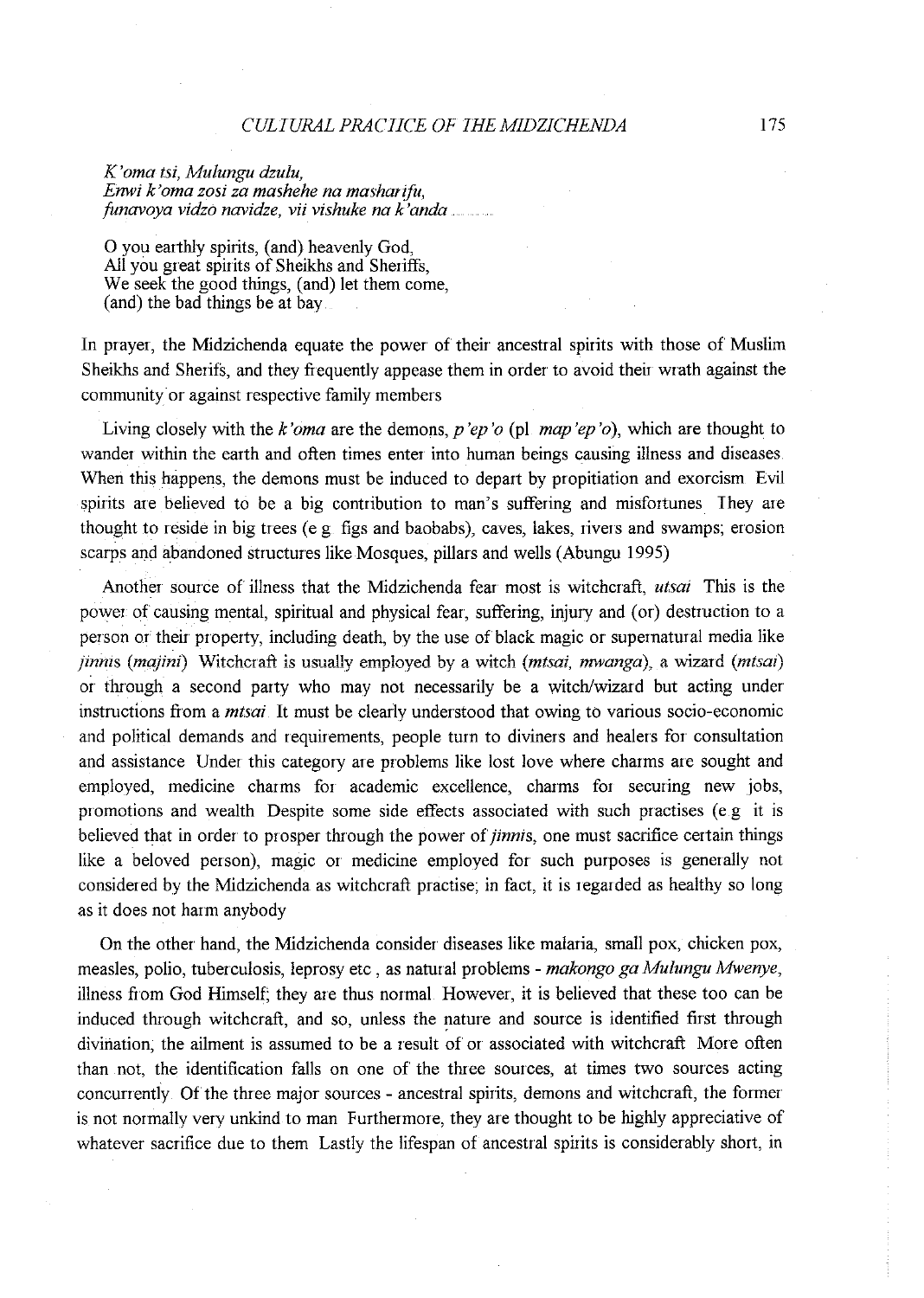fact, less than three decades (Champion 1967) This makes ancestral spirits more tame and friendly than anything else, demons and witchcraft included

Conversely, demons and witchcraft are arguably the predominant problem causing factors among many Midzichenda families, the latter commands an enormously wide berth Even in these days when diseases like hypertension, diabetes, cancer and the dreadful Aids scourge are riding high on the chart, witchcraft still holds the reigns among the Midzichenda community

## **Divination and Healing**

Once a person falls sick, the patient, their immediate relative(s) or friend(s) consult a diviner *(mganga wa kitswa, mganga wa mburuga, mpiga ramli),* who, through the force of supernatural powers, diagnoses the problem and also identifies its source If the problem is an ancestral spirit oriented one, the diviner may prescribe the sacrificial process to be conducted thereof Likewise, should the problem have roots in demons (also called spirits), the diviner may give first aid, largely in form of herbal concoctions and if necessary, refer the patient for further treatment by a healer Parkin (1970, 1972) refers to the diviner as a spirit medium: one who can only divine or diagnose, or recommend a doctor, but cannot effect cures himself. This is normally followed by a spirit propitiation or exorcism ceremony which is conducted by master diviners or healers through a vigorous ritual of song and dance

This ritual could result into two significant developments: (1) complete restoration of the patients' health (2) recunent bouts of the problem that would eventually force the victim to succumb to the powerful invasion of the spirits thereby finally becoming a diviner All this depends on the population of the spirits and how well established they are in the victim Fewer and amateuristic spirits can be easily exorcised and rid of than otherwise Whichever the resultant development could be a big relief to the victim and the society in general

Conversely, if the illness is witchcraft oriented, the diviner gives prescriptions and then refers the patient for further attention by a healer or medicine person *(mganga wa k 'umbo, mganga wa kuhundula, mganga wa kuzikiha)* The healer is therefore one who restores the health of a patient through the use of herbs and related herbal concoctions and charms The majority of healers are not diviners, similarly, many diviners are not healers

Diviners learn the trade through a rigorous process of spirit possession, propitiation and exorcism; they undergo laborious stages of training until the final graduation, while healers learn the art through apprenticeship At most, apprenticeship is done through kinship, although any interested persons are free to train

The highest status that one can attain is to become a *mganga wa kuvoyera* or *mganga wa kuzuza* Both are master diviner/healer, however, the former is one whose specific trade is to <sup>p</sup>hysically identifY the wizard/witch responsible for a person's suffering or death The latter is one who evokes divine powers to solve a mystery that is believed to bedevil an individual or a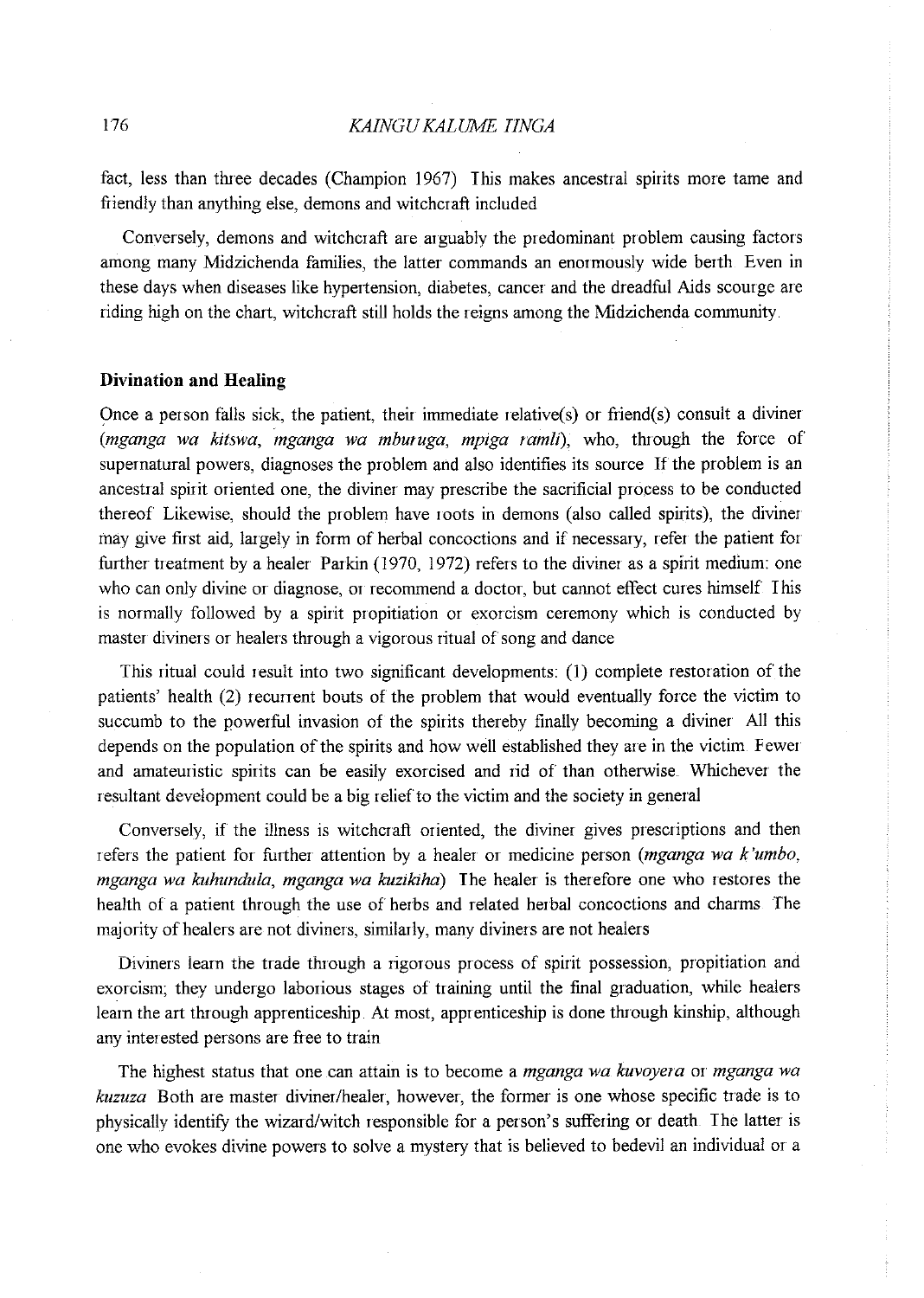## *CULTURAL PRACTICE OF IHEMIDZICHENDA* 177

family The mystery may be linked to a malevolent object *(chombo)* thought to have been buried by a wizard/witch at the complainant's homestead as may have earlier been divined I he *mganga* hunts down the *chombo,* exhumes and destroys its potency by applying magic or desecrating on it. Ultimately, he buries a device, *jingo,* at the homestead as a protection against wizards and witches It is believed that each Midzichenda group brought a *jingo,* a magic pot from Singwaya and buried it at the centre of each respective *kaya* as protection against enemies Over time, master diviners/healers have designed their *mafingo* but, wizards and witches are thought to have gone high-tech; they sometimes destroy the *jingo* and continue bewitching people with impunity

Normally, consultation fees are very negligible, in the rural areas for example, diviners currently charge less than Ksh  $10/=$  for each appearance On the contrary, healers' charges are usually high, sometimes running to hundreds or thousands of shillings depending on the nature of illness, the duration of treatment and reputation of the medicine person (Parkin 1970) This lucrative disparity between diviners and healers has recently caused a drastic change among the former: many diviners strive to become healers as well, so that they can diagnose, prescribe treatment as well as provide medical services to the patient, and thus, earn an extra shilling and enhance their social status

# **Witchcraft control**

When the sickness or symptoms of the illness persist, and more so, considering that the initial consultative missions to diviners will have identified the witch or wizard responsible, the victim's relatives seek to quench their curiosity and suspicions further by consulting a total of ten different famous diviners from far and wide If all or the majority of the information gathered fiom the diviners tallies, that it agreeably pin-points a certain person as the villain, the issue is immediately reported to the local chief At this stage the patient's relatives seek for permission from the District Officer or District Commissioner to organise a dance, *ngoma za kuvoyera,* conducted by a master diviner, *mganga wa kuvoyera,* to finally identify and name the villain in public Having been named thus, the alleged witch or wizard will be obliged to cleanse the ailing person and restore his health on the spot, which, they often do, under the watchful eyes of the public, including the local chief

More often than not, further action is taken against the *mtsai* especially if he denies any knowledge of witchcraft or involvement in bewitching the ailing person or worse still, if he denies having caused the death of an alleged person through witchcraft With permission from the District or Provincial Commissioner, the aggrieved family seeks final justice fiom the *kaya*  leadership, particularly if the victim finally died Brantley (1979) mentions that

the Giriama had four secret societies, three of which placed medicines and oaths in the charge of designated *aganga* (medicine men, sing *muganga)* who developed the skill and power to administer them The most significant of these was the oath of the *veya,* a secret society whose membership was drawn from the *kambi* The *veya* was sometimes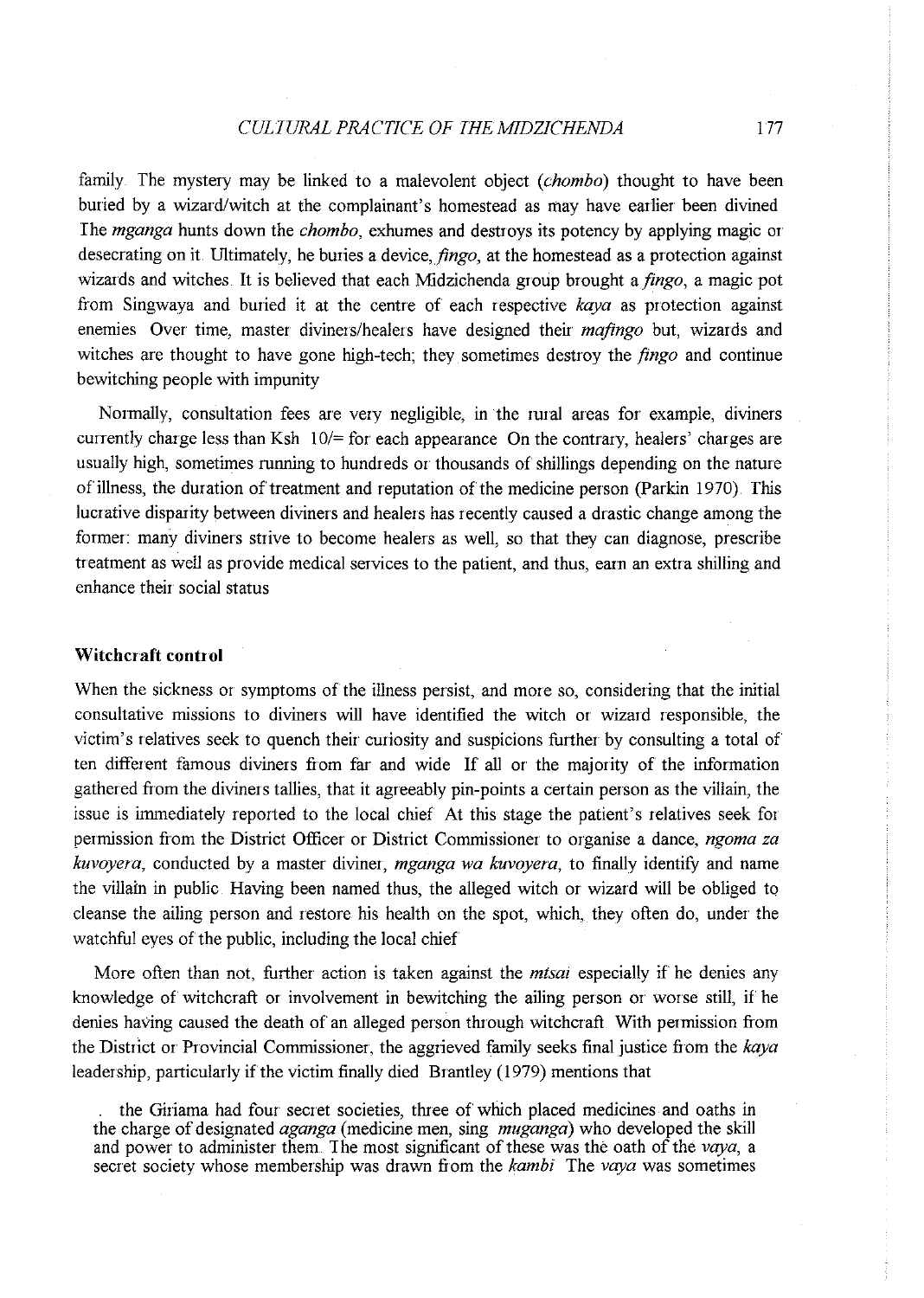allowed to make judicial decisions in secret when the full *kambi* could not decide The *vaya* oath and the *aganga* of *vaya* were called *fisi* (hyena) The medicine, called *mbare*, was known to kill if not instantly, then rapidly The *fisi* oath had at least two major purposes: it was used as an ordeal between the accuser and accused, and the final appea<sup>l</sup> for justice. Since this was the only oath and medicine combination which was expected to kill, the Giriama have always regarded it with extreme seriousness Several other ordeals were available to the Giriama, primarily as a means of detecting witches [. ] These ordeals included the hot axes or rocks placed in the palm of the hand, hot needles passed through the upper lip, treated pawpaw which caused the face and mouth to swell, or treated bread which stuck in the throat of the guilty. Every ordeal was conducted publicly. The witch had to confess, or his lying would kill him. Having confessed, he was <sup>g</sup>iven a cleansing medicine which negated his witchcraft (Brantley 1979:115)

Thus, through their monopoly of the use of these ordeals the *Kaya* elders, or *Kambi,* kept witchcraft effectively under control

After the abandonment of the *makaya*, the disintegration of the age-set system and the eventual dispersal of the Midzichenda, only a few elders resident on the periphery of the *kaya* occasiomilly return to the *kaya* mainly to perform important ritual ceremonies Some of the ceremonies include rain prayers and dispensation of justice to conflicting parties The latter involves the administration of oaths As there no longer exist qualified elders to administer the dreadful *fisi* ordeal, the most effective ordeal for detecting witches/wizards, especially in *kaya* Giriama is the treated pawpaw

Outside the *kaya* the hot axe is mostly administered by blacksmiths (see Kusimba 1993), significant examples of such administrators are at the late Kabwere Wanje's home at Msabaha near Malindi, where the ordeal is administered by a group of medicinemen (Brantley 1978) and Ngelekele the medicineman of Kokotoni near Mariakani. Another famous oath administrator is Mwasamani of Kinango (Kwale District), who uses pieces of treated pawpaw and bread.

If found guilty of causing the death of a person, the witch/wizard must pay *k'ore*  compensation, to the victim's family The *k'ore* includes all the costs incuned since the first divination consultation made by the family of the deceased person and the funeral costs as well.

While this would appear to be the end of the problem, it is not always the case Some witches/wizards are believed to influence the detection ordeal by manipulating the oath administrators with hefty presents some days prior to the ritual function Consequently the ordeal turns against the accuser while the accused comes out unscathed. Alternately, instead of compensating the aggrieved family, the witch/wizard decides to spread more fear by fatally bewitching yet another person from the same family Both circumstances have proven to be good recipe for the merciless destruction of the villain's property, such as burning of their houses by the affected family in retaliation. Additionally, wizards and witches have lost their dear lives through lynching for such reasons Unfortunately, the latter has since the 1970's become increasingly common place Most often than not, suspected witches/wizards are brutally murdered without the benefit of any traditional or secular trial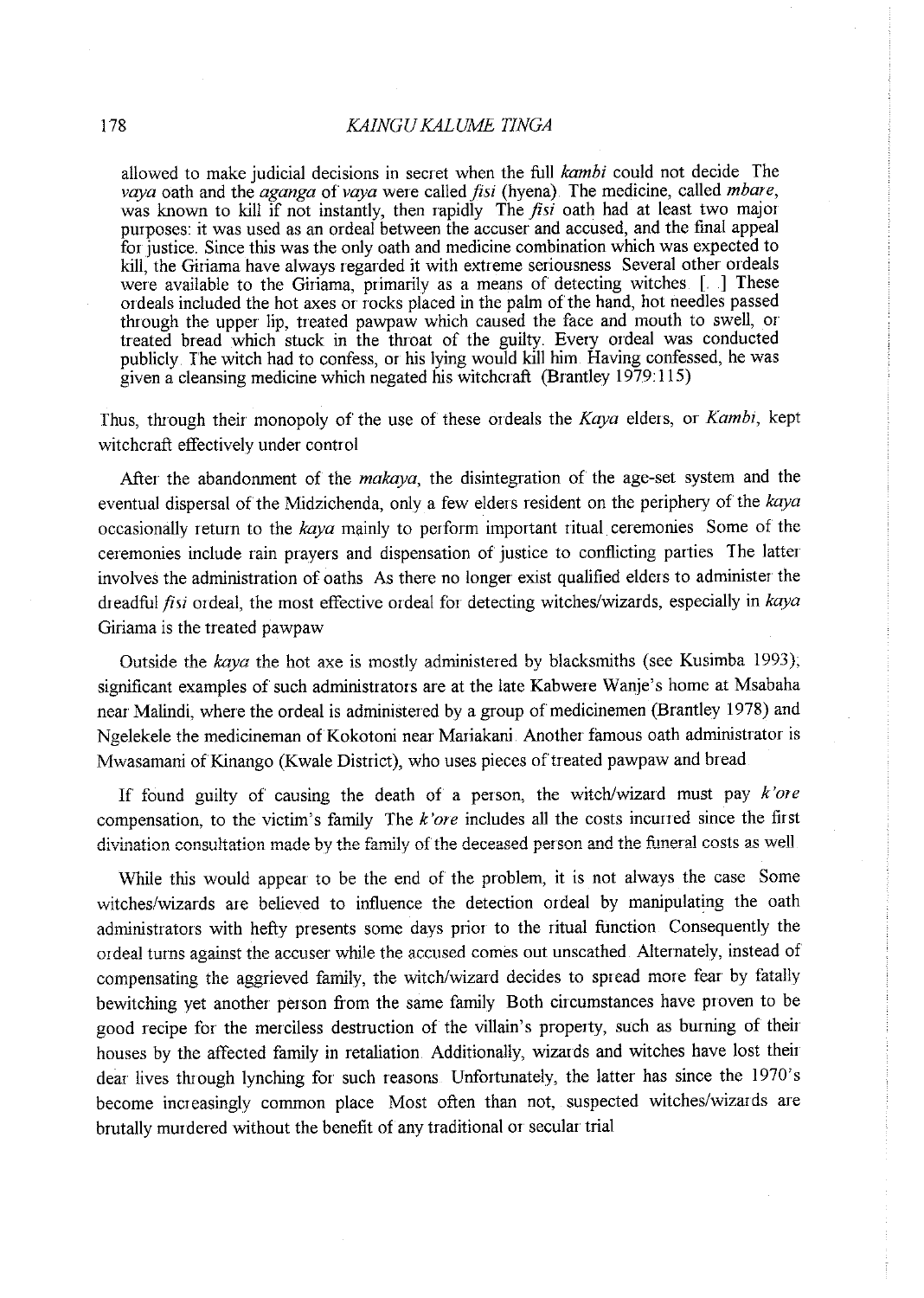# **The Governments' Effort in Witchcraft control**

Having sensed the worrisome trend caused by witchcraft, the colonial government set forth the Witchcraft Act, commencement:  $12<sup>th</sup>$  November, 1925, revised 1981 (62) Sections of the Act states that:

2 Any person who holds himself out as a witchdoctor able to cause fear, annoyance or injury to another in mind, person or property, or who pretends to exercise any kind of supernatural power, witchcraft, sorcery or enchantment calculated to cause such fear, annoyance or injury, shall be guilty of an offence and liable to an imprisonment for a term not exceeding five years

3 Any person professing knowledge of so-called witchcraft or the use of charms, who advised any person applying to him how to bewitch or injure persons, animals or other property, or who supplies any person with any article purporting to be means of witchcraft, shall be guilty of an offence and liable to imprisonment for a term not exceeding ten years

4 Any person who, of his pretended knowledge of so-called witchcraft, with intent to injure, uses or assists to use or causes to be put into operation such means or processes as may be calculated to cause fear, annoyance or injury in mind, person or property to any person shall be guilty of an offence and liable to the same punishment as is provided in section 3

According to the foregoing sections, the legislative Act was effectively meant to eradicate the primitive practice of witchcraft In effecting this Act, people were arrested on the mere suspicion of being witchdoctors Essentially, there was no clear distinction between a diviner, healer and witch or wizard As long as one fitted the definition of the witchcraft Act irrespective of their specific affiliation, they met the wrath of the law According to the law, diviners, healers and witches/wizards were potential witchdoctors practising witchcraft; they were thus arrested, hastily arraigned in court without proper legal representation, charged under the witchcraft Act and imprisoned Their paraphernalia was confiscated and finally destroyed by the state

There were also various witchcraft eradication movements that cropped up (see Brantley 1978), these were led by infamous personalities like Wanje Wa Mwadori (Isawe Konde) who was succeeded by his son Mulanda wa Wanje (Kabwere) and Isuma Washe (Kajiwe) They hunted down witches and wizards, desecrated on their tradewares and handed them over to the **administration for further action by the courts.** 

An analysis of ethnographic materials collected in 1995 by the author from the Kaloleni Law Court in the interior of Mombasa, which had been confiscated from "witchdoctors" show that out of 75 items, 21 were directly related to divination, 35 healing, 6 were either related to divination or witchcraft; 4 were for domestic use; 3 were unidentified while only 5 items or 6% of the objects were directly related to witchcraft.

Accordingly, the 6 items that fitted both divination and witchcraft were interestingly of domestic and religious significance *They* were two clay bowls normally used as utensils but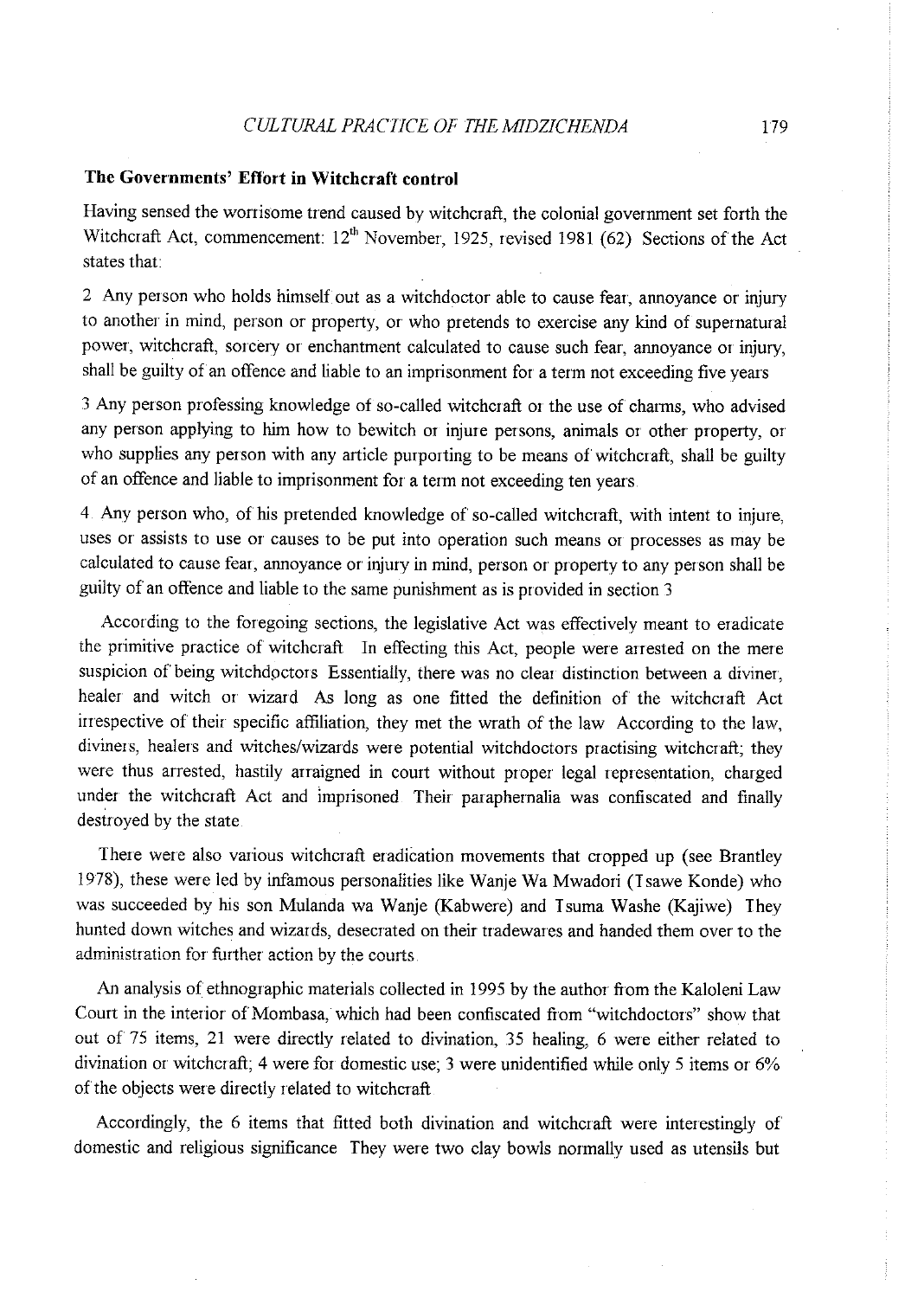# 180 *KAINGU KALUME IINGA*

could also serve as receptacles for making both malevolent or benevolent powder, a minor that master diviners/healers use for identifying the source of an ailment (i e witch/wizard/spirit) but could also be used by a wizard to sermon the "image" of an intended victim; it could serve the same purpose if used by a master diviner/healer on request from a witch/wizard. In both cases, the result could be instant if not rapid death of the victim whose "image" is thus "summoned" **and "cut"** 

The fourth item was a copy of the Holy Qur'an which, it is believed, is sometimes used by some Muslim diviners/healers in evoking Arab related spirits Likewise, it is believed that some verses (i e. AI-Badri) could also be applied punitively in retaliation against wrongdoers like thieves I he fifth object was a small Qur' anic booklet that is thought to serve similar functions as the Holy Qur'an

What emerges here is a scenario where diviners/healers are sometimes accused of applying double standards by using their skill and power against the same people they are supposed to assist or protect Indeed, it is widely believed that before bewitching an intended person, the wizards/witches consult diviners first in order to find out how well protected the fellow is, and that the diviners even advise them how to defray the potency of any protective device that the would be victim might have Nevertheless, the Midzichenda have never been known to hate diviners and healers the way they loathe wizards and witches

Thus, the majority of the victims of the witchcraft Act are diviners and healers who normally perform their work in public as opposed to witches/wizards who perform their miracles under the cover of darkness or in extreme secrecy. The witchcraft Act was therefore not explicit and it only helped to spread fear among innocent diviners and healers while the real culprits went untouched I his tendency was worsened by colonial Askaris who raided homes and arrested "witchdoctors", especially when a suspected wizard/witch was lynched or if their property was destroyed It is interesting to note that ever since the witchcraft Act was enacted, both the colonial and post colonial governments have failed to eradicate witchcraft. If anything, the community has become more aggressive than ever before: there is an alanning escalation of cases of witchcraft, more diviners and healers, and an ever-increasing rate of lynching cases against suspected atsai

## **Recent Development**

Recently, there have been two significant developments:

1 Through government initiatives, diviners and healers are being licensed to operate as traditional herbalists under the Ministry of Culture and Social Services However, certificates of local registration indicate that "registered persons are entitled to cultural activities for entertainment, income generation or whatever under the supervision of the District Cultural Officers" Additionally one must get permission form the area chief or District Officer or else the certificate is invalid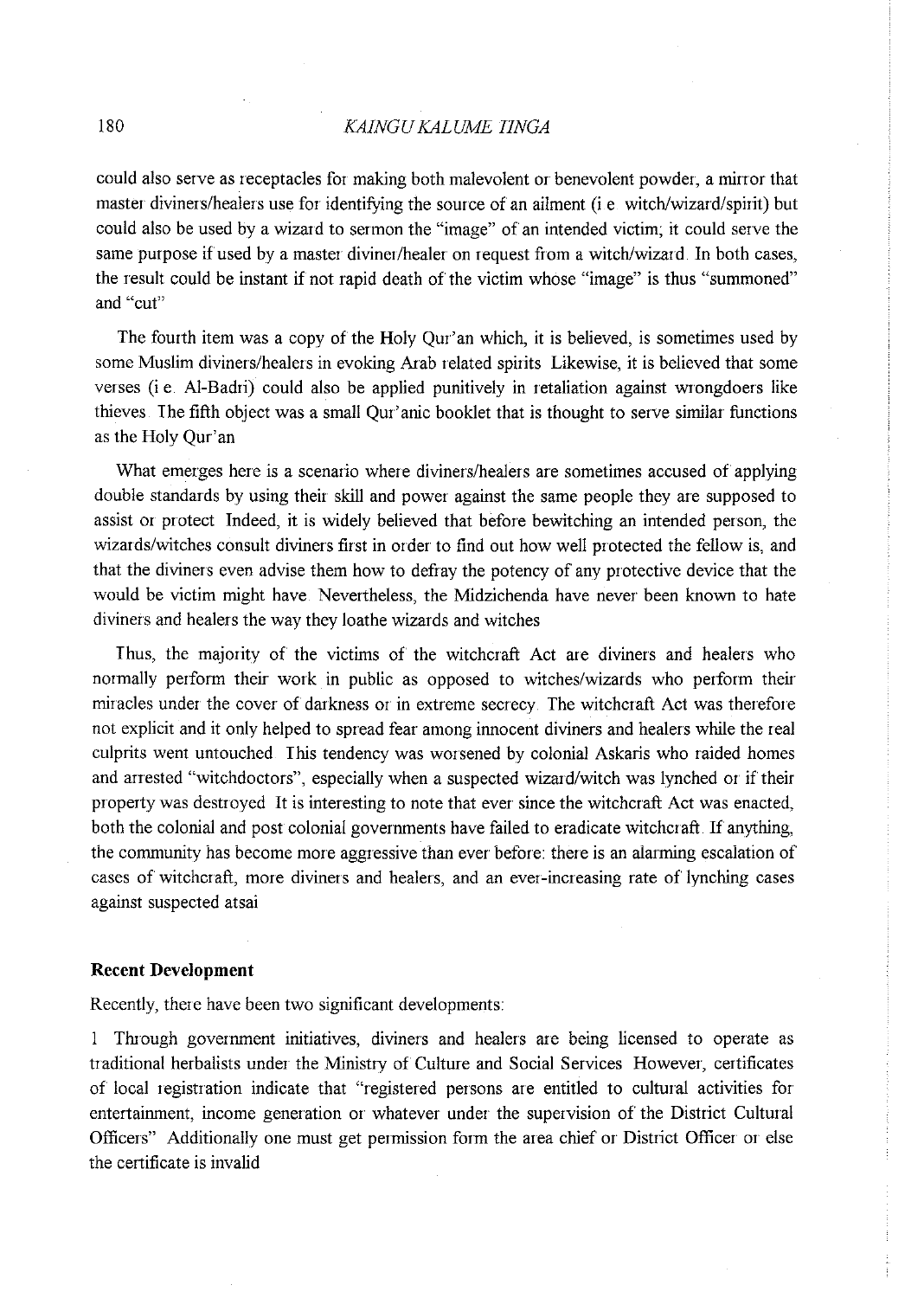2 An organisation, the National Association of Herbalists was formed basically to protect the rights and interest of Kenyan herbalists, including diviners. This association falls under the portfolio of the above mentioned ministry

Consequently, a few diviners and healers have been registered under this association as this is mandatory However, the majority of diviners and healers are not even aware of its existence, and so, they register with the local certificate *The* certificate is nonetheless, only helpful to local dancing troupes, concerts etc, intending to perform at given venues. Herbal practitioners and diviners are not entertainers and thus, cannot be protected by the local certificates The weakness of the certificates of registration can (and are often times) be exploited to frustrate innocent healers and diviners

In both cases, healers and diviners are plagued by the fear of the witchcraft Act as they are frequently harassed by Law enforcement officers At most, they are compelled to pay their way out or else face the wrath of the Law Despite the several efforts to protect the traditional herbal practitioners and diviners, difficulties still linger as there is no comprehensive legislative policy that protects the rights and interests of diviners, healers/herbalists

#### **The Way Forward**

The problems of witchcraft could be resolved successfully by adopting two methods: a conservative approach, and a liberal or modern approach

## **The Conservative Approach**

In recent years, there has been immense interest in the conservation of the biodiversity The National Museums of Kenya which is the custodian of Kenya's Heritage, established the Coast Forest Conservation Unit (C.F.C.U.), specifically charged with the protection of the ethnobiodiversity of the ancient Midzichenda settlements, the *makaya* I his development rekindled what many a Midzichenda people had been nursing, namely: the revival of their traditional practices in the *makaya.* Already, the Agiriama, Akauma, Arahai, Aduruma and Adigo had shown considerable interest of reviving their ancient settlements by occasionally conducting ritual activities there To date, the conservation unit is working closely with the respective *kaya* elders in order to meet the goals and objectives envisaged by both parties However, in order to achieve the objectives, there is pertinent need for the recognition, understanding, appreciation of and respect for the fundamental rights and cultural values of the Midzichenda This could be achieved through thorough anthropological research on each Midzichenda group Of particular significance should be the ethnographic significance of each *kaya* 

Similarly, each Midzichenda group should be left to appoint elders who should be the traditional custodians of their respective *kaya* Finally the *kaya* elders should be vested with semi-autonomous power to adjudicate matters paramount to their traditional social behaviour,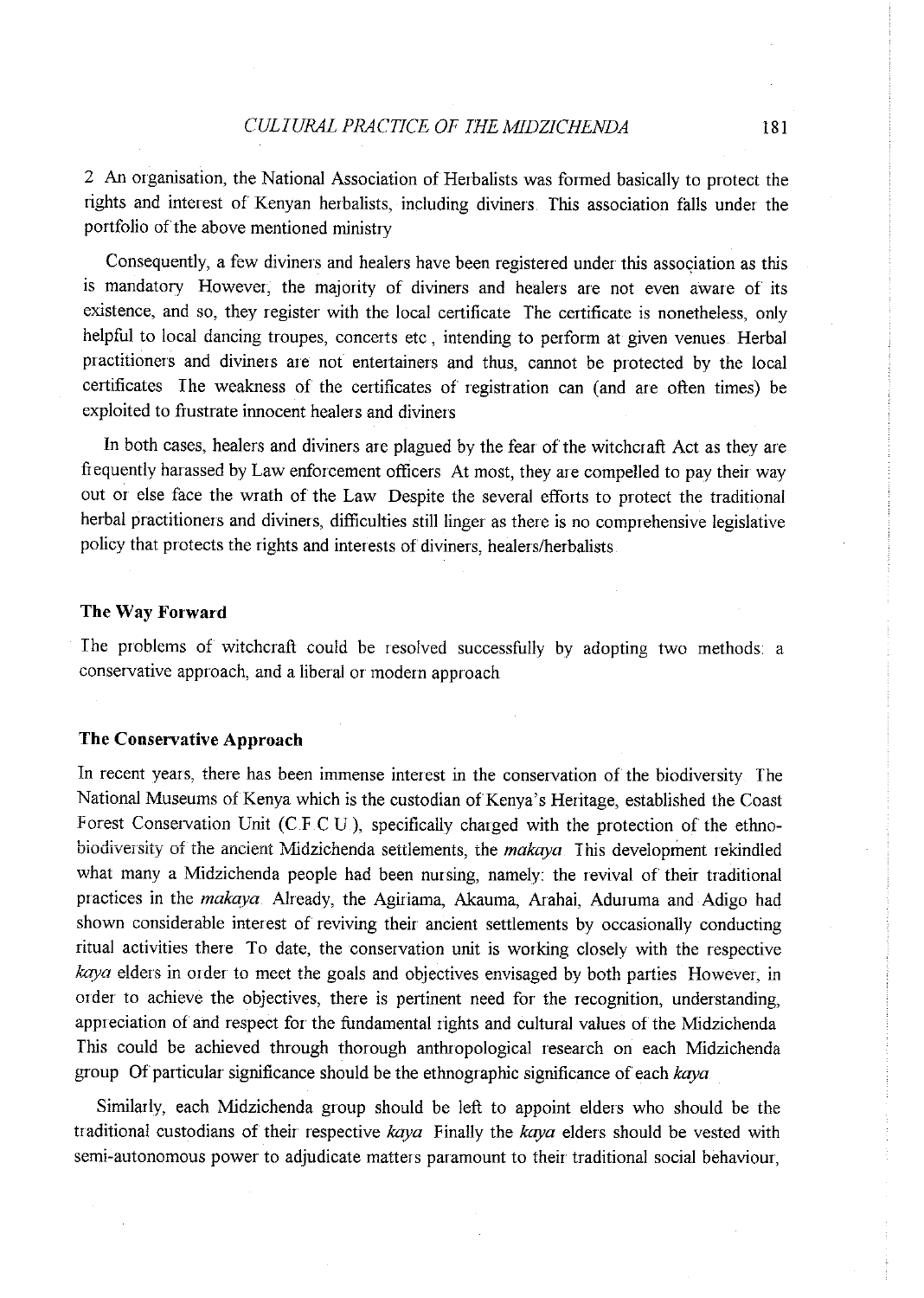this should include the power to dispense justice to aggrieved persons without interference fiom the local administration

The government should also establish comprehensive legislative policies to protect the rights, fieedoms and interests of diviners and healers or traditional herbal practitioners Such policies should harmonise contemporary medicine with traditional medicine practice by formulating and implementing workable structures that can enable a symbiotic relationship among modem medical practitioners and traditional herbalists Such policies would empower contemporary or secular medical experts and traditional practitioners in conducting research together and using their findings in hospitals in order to develop a sustainable healthy nation

Moreover, the existing witchcraft Act should be scrapped and replaced by one that clearly defines a diviner, healer, witch/wizard; and protects diviners and healers fiom undue accusations and harassment This would eliminate the concept that collectively groups together all these people as "witchdoctors" practising "witchcraft"

Finally, the new witchcraft Act should incorporate the contemporary law with the cultural law: once a wizard or witch is found guilty of causing the death of a person through witchcraft and thus traditionally obliged to pay the compensation,  $k'$  ore, the villain should also be charged with the murder of the said person( $s$ ) in a court of law. This move will greatly enhance the chances of effectively controlling witchcraft if not eradicating it

#### **The Liberal or· Modern Approach**

This approach is three faceted, based on common fundamental issues that have for decades overwhelmed coastal communities, the Midzichenda included These pertinent issues are that:

1 Academically they have not progressed yet This is due mainly to poor quality of education at primary and secondary school level caused by underdeveloped educational infiastructure most schools in the countryside are dilapidated, with inadequate teaching facilities Worse still, teachers are either untrained or poorly remunerated For a large province covering 83,040 km<sup>2</sup> of land with an estimated population of 2.2 million people, there is only one teachers' training college offering certificate courses to primary school teachers As a state institution, the college serves candidates from all over the country There is only one diploma polytechnic college and not even a single university Owing to the foregoing, learning for the very successful students is a nightmare as finding institutions of higher learning far away from one's own district or province is normally financially constraining Those who finally attain tertiary academic and professional excellence are considerably negligible compared to the illiterates and semi-illiterates

2 The standard of economic development among the Midzichenda is still very negligible despite the rich diverse natural resources like land, forests and water bodies The resources have not been fully exploited to the benefit of the coastal communities Likewise, there is a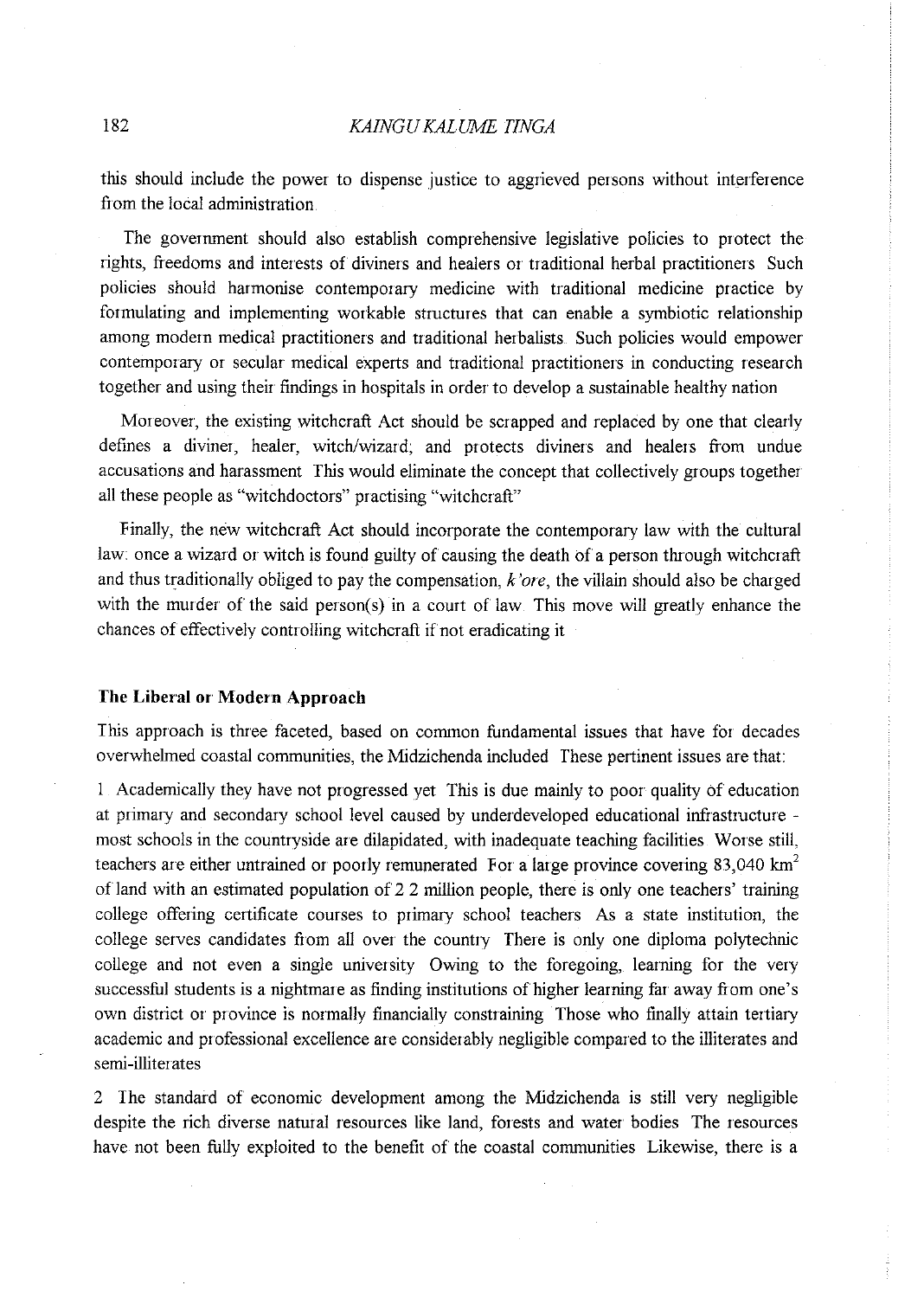## *CULTURAL PRACTICE OF THEMIDZICHENDA* 183

very large economic disparity between the few economically prosperous and the majority who live below the poverty line This situation has been exasperated by the non-implementation and inadequate or poor implementation of development policies The Midzichenda and indeed coastal communities in general, are thus economically less productive This large economic injustice is therefore good fodder for jealousy that is undeniably the nerve centre of witchcraft.

3. The Midzichenda are mostly Traditionalists, Muslims or Christians. Of the three religious affiliations, Islam and Christianity have an upper hand over the community. Nevertheless, these contemporary religions have not yet met the needs and aspirations of the Midzichenda Initially, Muslim leaders impressed upon their new converts to attend Madrassa (Islamic Schools) as the surest way of achieving spiritual literacy and complete submission Sadly enough, other important issues like secular education, modern methods of farming and commerce etc , were not addressed explicitly That situation has persisted until fairly recently It is not uncommon to find such a situation still prevalent among the Muslim Midzichenda, what with the expensive education in Kenyan academic institutions!

On the other hand, Christian missionaries and the colonial government considered traditional African beliefs and practices as barbaric and primitive; and Cluistianity as the only way forward The earliest missionary stations were therefore established in the proximity of the *makaya* (e.g. St. Paul's Church built by Ludwig Krapf and Rebmann at Rahai in the interior of Mombasa and the missionary church at Jilore in the interior of Malindi) ostensibly to educate and promote Christianity among the primitive tribespeople. Owing to this approach which collectively regarded everything African as primitive or savage, devilish and unchristian, Christianity was heavily rejected. It is only in recent years that Christianity has started gaining its lost glory Thus it is unsurprising that many a Muslim and Christian Midzichenda consult diviners and healers at the slightest suspicion of evil motives directed to them by either malevolent spirits or witches and wizards

The foregoing discussion is a clear manifestation that government, Islam and Christianity have not yet produced among the Midzichenda community what they should really produce - a literate, economically progressive and a spiritually stable society The result is an extreme socio-economic backlash This situation does not auger well for the Midzichenda and indeed, for the progress of modern Kenya

#### **Conclusion**

The Midzichenda have had a long history of belief in and fear of witchcraft Both the British colonial and post colonial governments have attempted to resolve this practice through the enactment of the witchcraft Act Unfortunately, this Act was not definitive- it turned out to be oppressive and thus, unsuccessful Several alternatives like traditional witchcraft control movements were sought and applied but these too were unfruitful As a result the complications multiplied Through government policies, bodies like the Ministry of Culture and